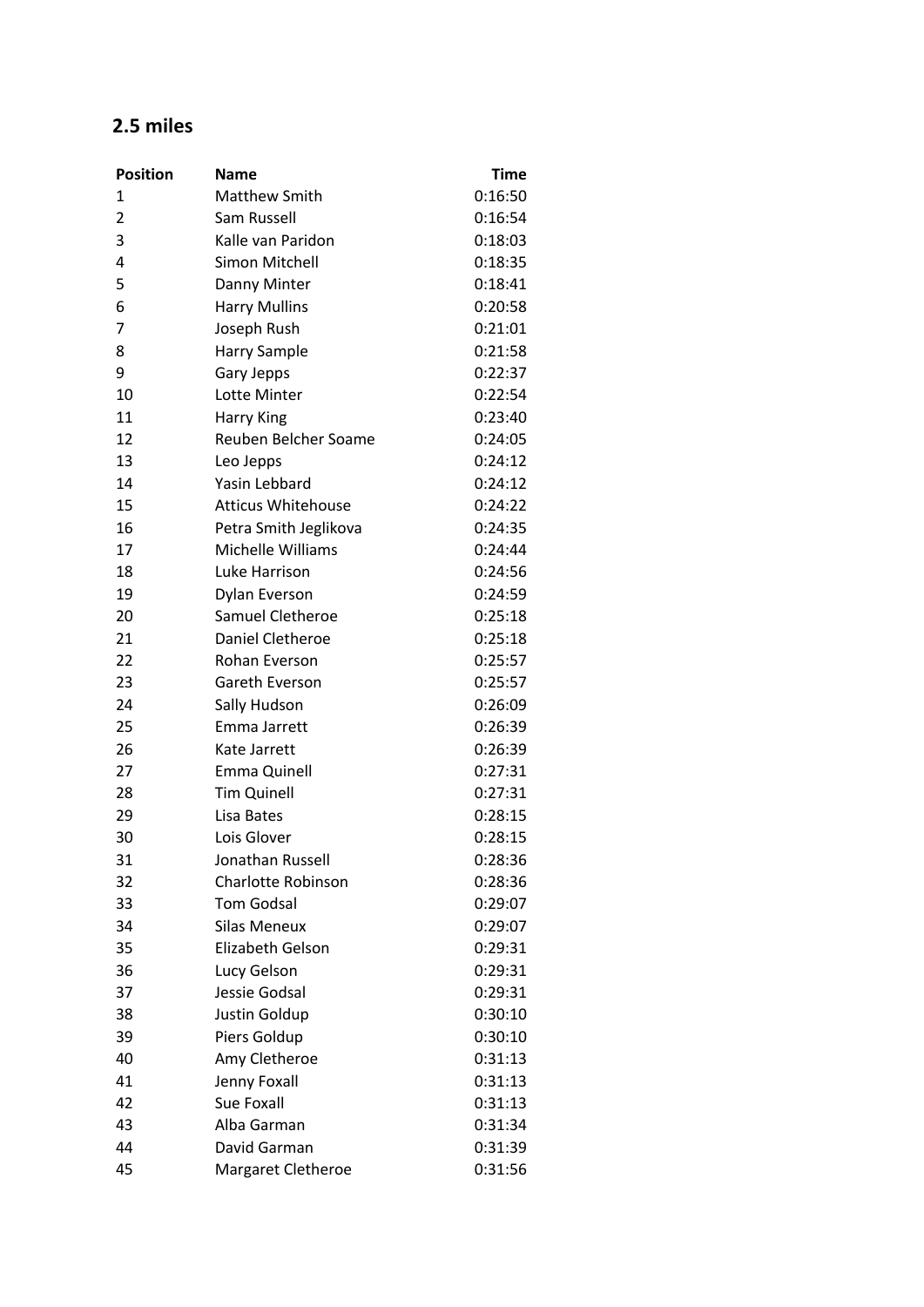| 46 | Alex Boyce               | 0:32:37 |
|----|--------------------------|---------|
| 47 | Juliette Hamid-Vigourous | 0:32:44 |
| 48 | Nusrat Hamid             | 0:32:44 |
| 49 | <b>Emily Boyce</b>       | 0:32:58 |
| 50 | Jorge Zimbron            | 0:32:59 |
| 51 | Alejandro Zimbron        | 0:32:59 |
| 52 | <b>Ben Howe</b>          | 0:36:58 |
| 53 | Ethan Howe               | 0:36:58 |
| 54 | Yvonne Johnson           | 0:46:10 |
| 55 | Maisie French            | 0:46:10 |
|    |                          |         |